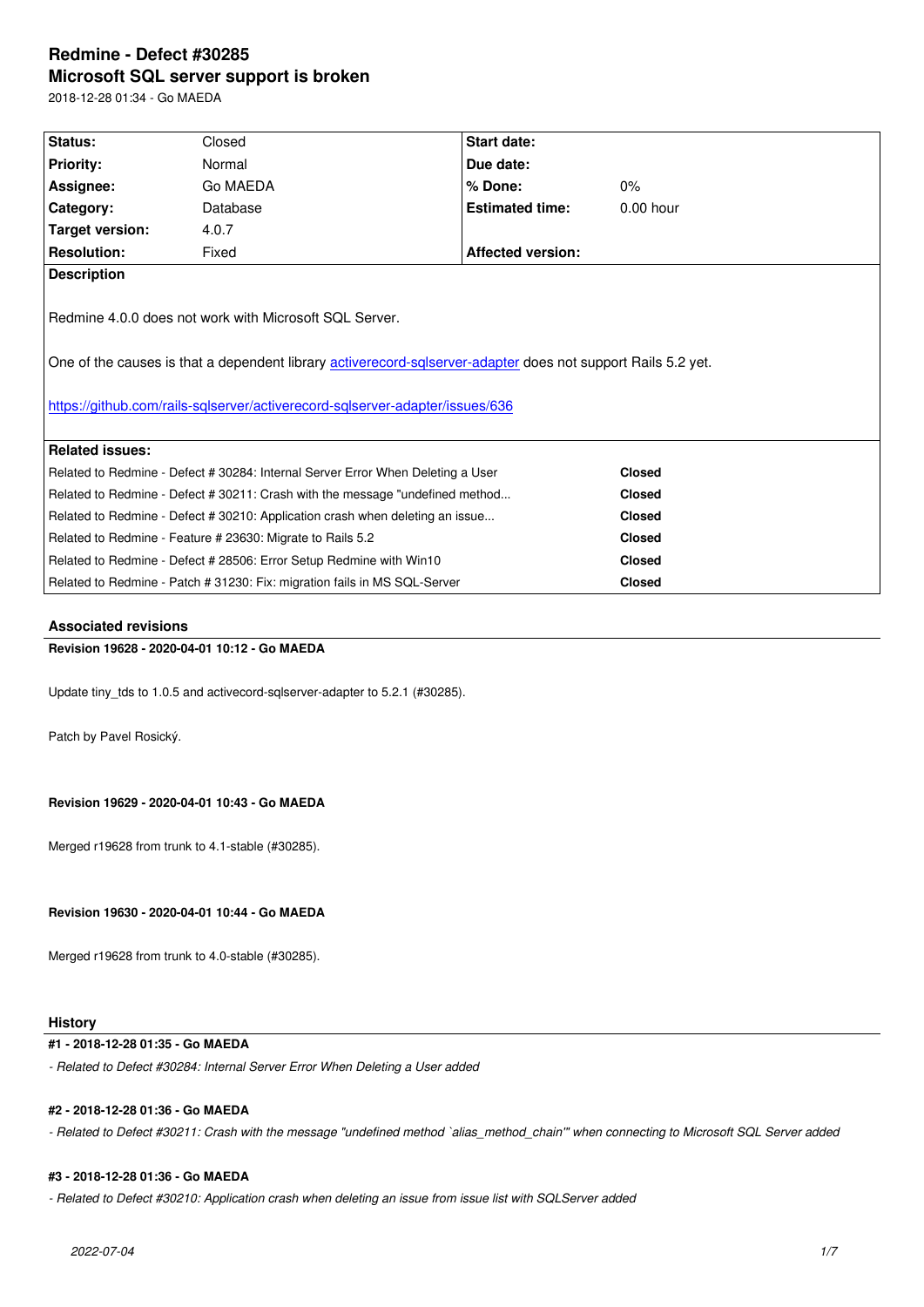*- Related to Feature #23630: Migrate to Rails 5.2 added*

### **#5 - 2018-12-28 03:18 - Go MAEDA**

*- Subject changed from Microsoft SQL server is broken to Microsoft SQL server support is broken*

#### **#6 - 2019-01-20 07:46 - Jean-Philippe Lang**

*- Target version changed from 4.0.1 to 4.0.2*

**#7 - 2019-02-13 09:41 - Go MAEDA**

activerecord-sqlserver-adapter 5.2.0.rc1 has been released on February 12.

## **[#8 - 2019-02-21 17:20 - Jean-Philippe L](https://rubygems.org/gems/activerecord-sqlserver-adapter/versions/5.2.0.rc1)ang**

*- Target version changed from 4.0.2 to Candidate for next minor release*

Waiting for final release of activerecord-sqlserver-adapter 5.2.0

#### **#9 - 2019-03-05 22:17 - Marius BALTEANU**

*- Related to Defect #28506: Error Setup Redmine with Win10 added*

## **#10 - 2019-03-05 22:17 - Marius BALTEANU**

*- Related to deleted (Defect #28506: Error Setup Redmine with Win10)*

## **#11 - 2019-03-05 22:22 - Marius BALTEANU**

*- Related to Defect #28506: Error Setup Redmine with Win10 added*

#### **#12 - 2019-03-20 03:10 - Go MAEDA**

activerecord-sqlserver-adapter 5.2.0 has been released on March 19. https://github.com/rails-sqlserver/activerecord-sqlserver-adapter/blob/master/CHANGELOG.md#v520

Can anyone test if Redmine 4.0 works with MS SQL Server? Please note that you have to run bundle update to install the latest [activerecord-sqlserver-adapter gem.](https://github.com/rails-sqlserver/activerecord-sqlserver-adapter/blob/master/CHANGELOG.md#v520)

## **#13 - 2019-03-20 03:25 - sebastián scarano**

yeap, here's the release, it would be great if redmine latest version could be confirmed to work ok with sql server...

and update the note at http://www.redmine.org/projects/redmine/wiki/RedmineInstall#Supported-database-back-ends

*Redmine 4.0 does not support SQL Server as of December 2018 because a dependent library activerecord-sqlserver-adapter does not support Rails 5.2 yet.*

## **#14 - 2019-03-20 23:32 - Pavel Rosický**

I tested it on SQL Server 2017 with these gems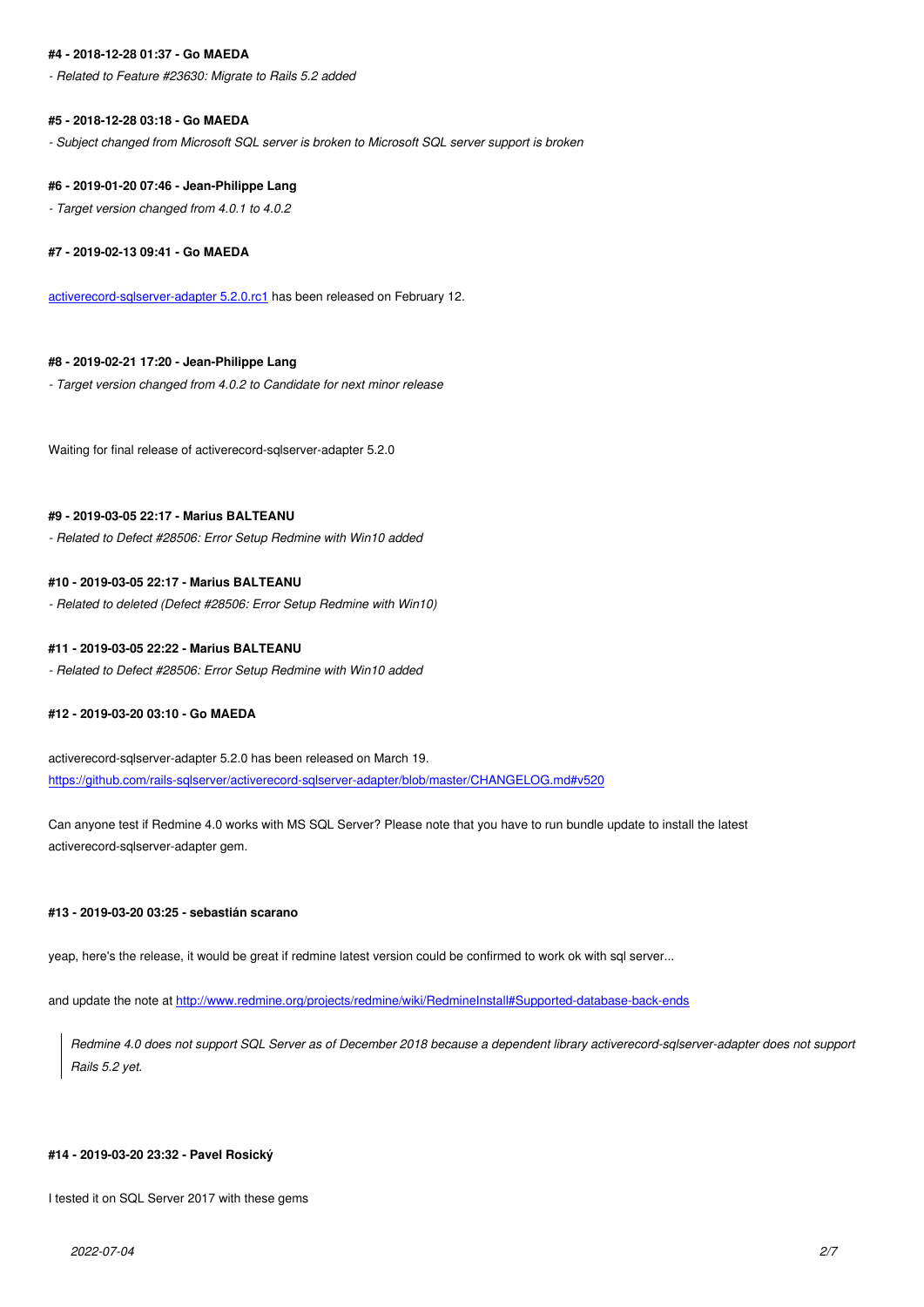$t$ uny\_ $\alpha$ s (2.1.2- $\alpha$ 04-mingwo2)

it passes all tests, but unfortunatelly there's a problem with migrations due to this bug https://github.com/rails-sqlserver/activerecord-sqlserver-adapter/pull/691

TinyTds::Error: The object 'DF\_projects\_description' is dependent on column 'description'. 087 change projects description to text.rb:5:in `up'

there might be an option to add a workaround in redmine, but it won't be pretty, so I would prefer to fix the problem in activerecord-sqlserver-adapter.

## **#15 - 2019-04-23 17:27 - John Bolthouse**

Is there any progress on this? I would definitely like to upvote this as I have clients on Sql Server. I would also be happy to test potential solutions in our dev environments.

## **#16 - 2019-04-23 21:10 - Pavel Rosický**

sorry, no feedback from activerecord-sqlserver-adapter's maintainers yet

but you can test my (unofficial) patch by changing the Gemfile

when /sqlserver/

```
gem "tiny_tds", "2.1.2", :platforms => [:mir, :minqw, :x64 mingw]
   gem "activerecord-sqlserver-adapter", :git => 'https://github.com/ahorek/activerecord-sqlserver-adapter.git', :branch => 'constrains_bug',
:platforms => [:mri, :mingw, :x64_mingw]
```
on my environment it passes all activerecord-sqlserver-adapter's tests and redmine's tests. Let us know if it works for you.

## **#17 - 2019-06-11 21:47 - Pavel Rosický**

*- File sqlserver.patch added*

if you're still interested, here's a patch for redmine

#### **#18 - 2019-06-12 21:02 - Ricidleiv Tondatto**

Pavel Rosický wrote:

*if you're still interested, here's a patch for redmine*

For those who like me had to search how to apply this patch, here the official Redmine's way. http://www.redmine.org/projects/redmine/wiki/patch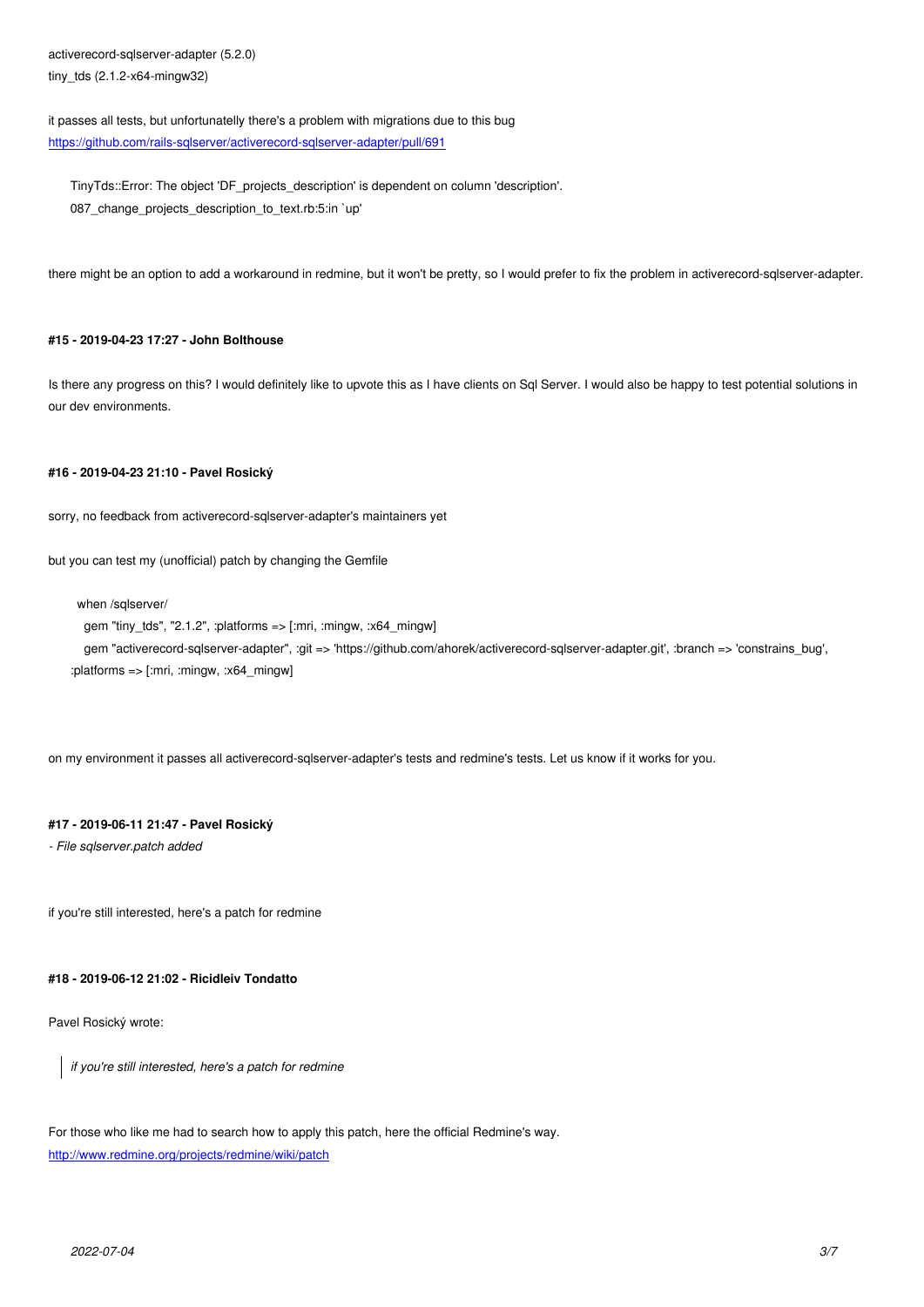Pavel Rosický wrote:

*sorry, no feedback from activerecord-sqlserver-adapter's maintainers yet*

*but you can test my (unofficial) patch by changing the Gemfile [...]*

*on my environment it passes all activerecord-sqlserver-adapter's tests and redmine's tests. Let us know if it works for you.*

Hello. They have megred your issue, as I can see? https://github.com/ahorek/activerecord-sqlserver-adapter.git Is this problem solved?

## **[#20 - 2019-07-16 10:56 - Hiep Le](https://github.com/ahorek/activerecord-sqlserver-adapter.git)**

*- File patchCygwin.jpg added*

Hi Pavel,

Thanks for the update. Probably the problem not yet solved. Could you please help clarify clearer with the patch file?

In Cygwin, I tried using both \$ patch -p0 -i sqlserver.patch and \$ patch -p0 < sqlserver.patch and none of them work. Before using patch command, I converted the file using unix2dos but no luck. It kept failing with the LF and CRLF issue for ending line between linux and windows during file conversion.

Do I need to convert the file and what is the proper way to do? Please see the attached image. patchCygwin.jpg

Thank you very much! Hiep

## **#21 - 2019-07-16 12:26 - Pavel Rosický**

Hiep Le ok, try to change the Gemfile instead.

when /sqlserver/

 gem "tiny\_tds", "2.1.2", :platforms => [:mri, :mingw, :x64\_mingw] gem "activerecord-sqlserver-adapter", :git => 'https://github.com/ahorek/activerecord-sqlserver-adapter.git', :branch => 'constrains\_bug', :platforms => [:mri, :mingw, :x64\_mingw]

CR/LF issues is off-topic, please ask on forums if you need help there're better alternatives than cygwin https://rubyinstaller.org/downloads/ or https://en.wikipedia.org/wiki/Windows\_Subsystem\_for\_Linux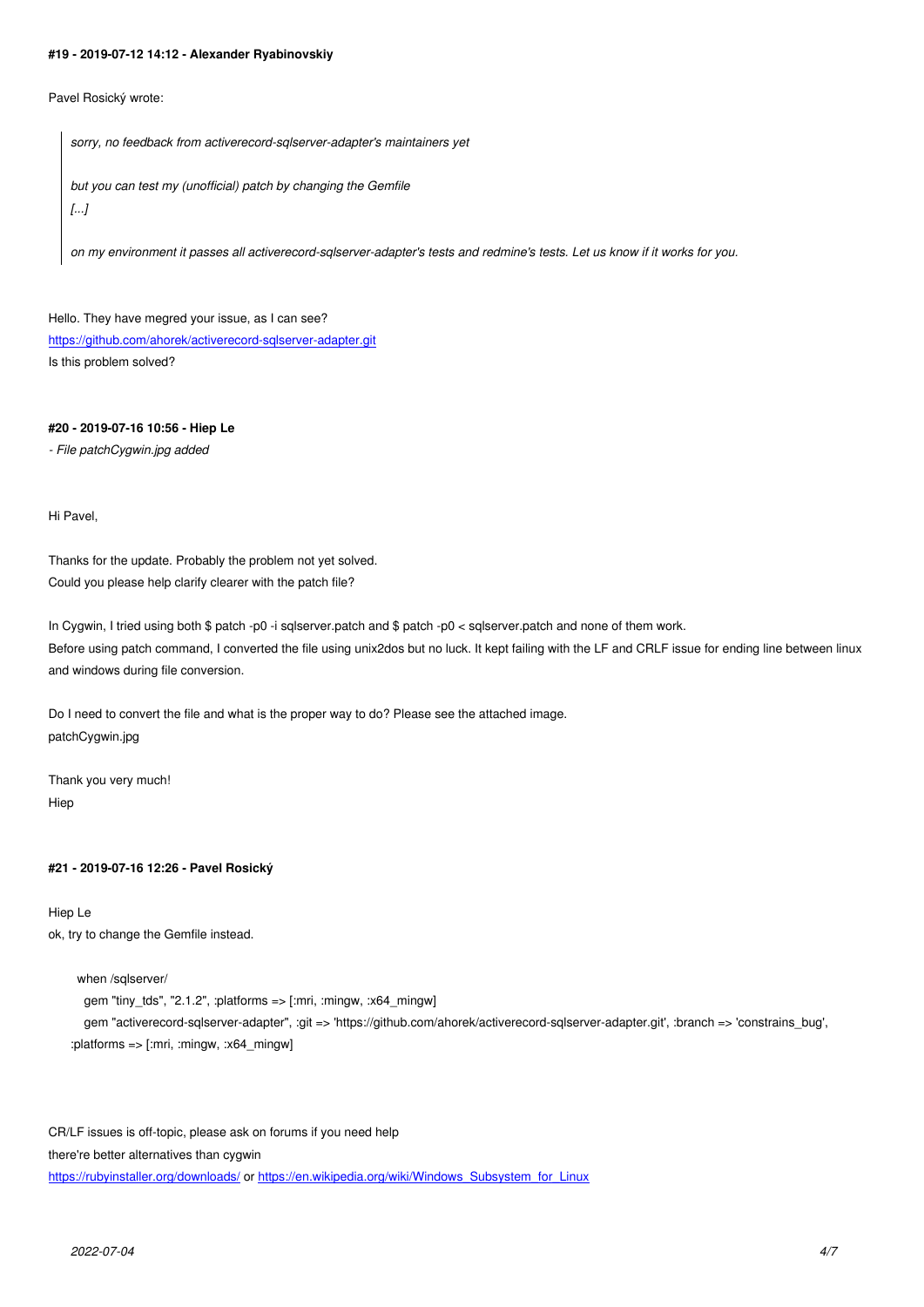Hello. They have megred your issue, as I can see? https://github.com/ahorek/activerecord-sqlserver-adapter.git Is this problem solved?

yes, it's merged, but there's no release yet. https://github.com/rails-sqlserver/activerecord-sqlserver-adapter/releases until that happens www.redmine.org/attachments/download/23286/sqlserver.patch might be a temporarly solution. cc Go MAEDA, your opinion?

## **#22 - 2020-02-15 [06:16 - Bob Binary](http://www.redmine.org/attachments/download/23286/sqlserver.patch)**

Go MAEDA wrote:

*Redmine 4.0.0 does not work with Microsoft SQL Server.*

*One of the causes is that a dependent library activerecord-sqlserver-adapter does not support Rails 5.2 yet.*

## Hi,

any news about this? I would like to use the latest [version of redmine with mssql](https://github.com/rails-sqlserver/activerecord-sqlserver-adapter) on windows. As far as I understand the answers in this thread do not solve the problem and currently there is no way to get the latest version of redmine running on mssql?

## BR,

**Bob** 

## **#23 - 2020-02-15 11:00 - Pavel Rosický**

As far as I understand the answers in this thread do not solve the problem and currently there is no way to get the latest version of redmine running on mssql?

officially no, by using an unofficial patch yes. (https://www.redmine.org/issues/30285#note-16)

I'm not the maintainer of the https://github.com/rails-sqlserver/activerecord-sqlserver-adapter gem, so there's nothing more I can do. The current state of development seems to be pretty dead.

## **#24 - 2020-03-31 16:39 - P[avel Rosický](https://github.com/rails-sqlserver/activerecord-sqlserver-adapter)**

*- File Gemfile.patch added*

activerecord-sqlserver-adapter 5.2.1 has been released on 31.3.2020. We should update the Gemfile.

## **#25 - 2020-03-31 16:54 - Marius BALTEANU**

*- Target version changed from Candidate for next minor release to 4.1.1*

## **#26 - 2020-03-31 17:43 - Bob Binary**

Great! When will 4.1.1 be released?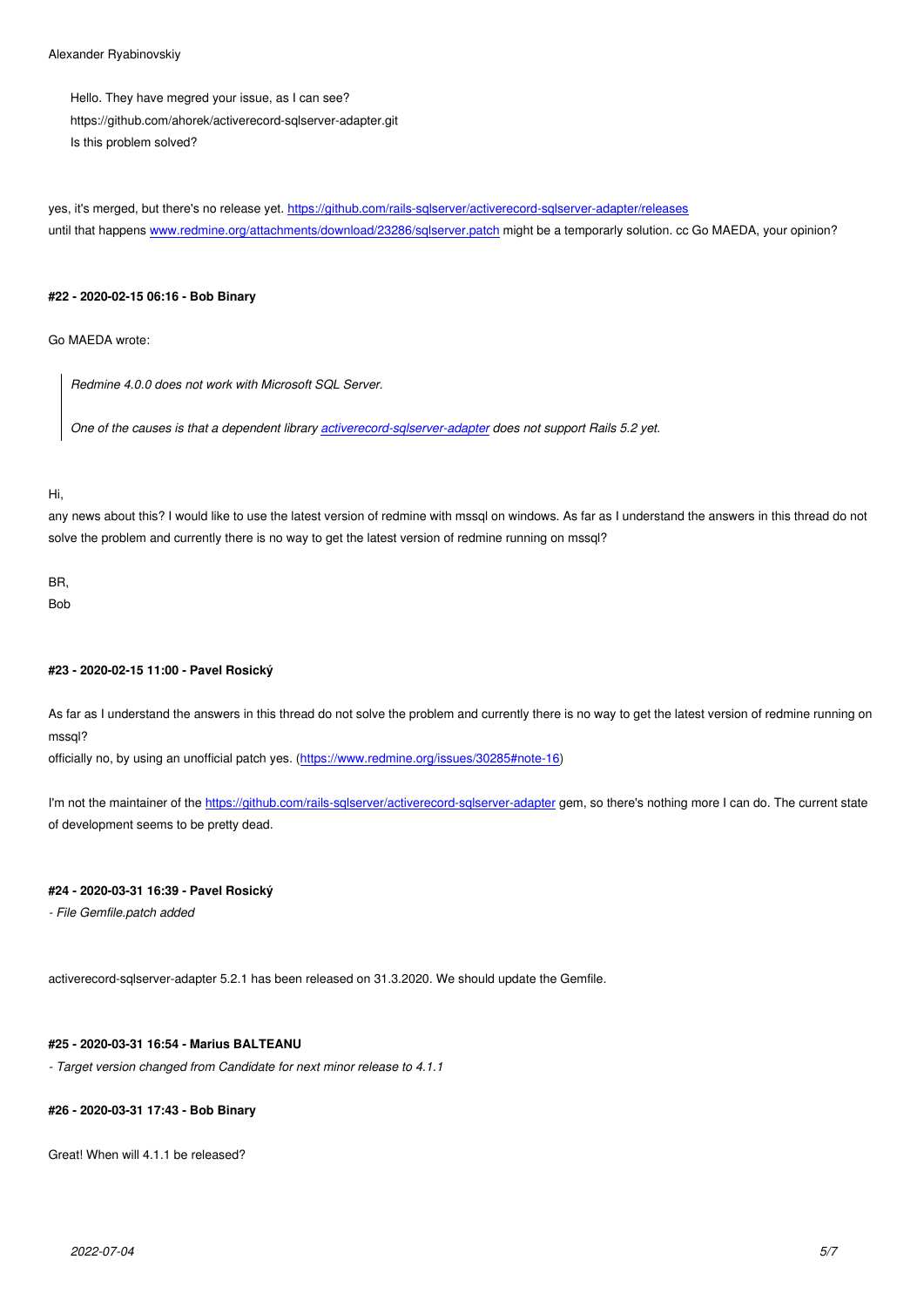### **#27 - 2020-04-01 09:49 - Yuichi HARADA**

Pavel Rosický wrote:

*activerecord-sqlserver-adapter 5.2.1 has been released on 31.3.2020. We should update the Gemfile.*

+1

I think it's good. I confirmed using the Docker image "mcr.microsoft.com/mssql/server:2017-latest-ubuntu".

## **#28 - 2020-04-01 10:19 - Go MAEDA**

- *Status changed from New to Resolved*
- *Assignee set to Go MAEDA*
- *Resolution set to Fixed*

## Pavel Rosický wrote:

*activerecord-sqlserver-adapter 5.2.1 has been released on 31.3.2020. We should update the Gemfile.*

Committed the patch. Thank you for working hard on fixing activerecord-sqlserver-adapter.

Marius, I think we can apply the patch to 4.0-stable as well as 4.1-stable, what do you think? SQL Server support is broken in Redmine 4.0 and later.

## **#29 - 2020-04-01 10:35 - Marius BALTEANU**

*- Target version changed from 4.1.1 to 4.0.7*

Go MAEDA wrote:

*Pavel Rosický wrote:*

*activerecord-sqlserver-adapter 5.2.1 has been released on 31.3.2020. We should update the Gemfile.*

*Committed the patch. Thank you for working hard on fixing activerecord-sqlserver-adapter.*

*Marius, I think we can apply the patch to 4.0-stable as well as 4.1-stable, what do you think? SQL Server support is broken in Redmine 4.0 and later.*

Sure, good idea. I don't know why I thought that only 4.1 is affected.

## **#30 - 2020-04-01 10:46 - Go MAEDA**

*- Status changed from Resolved to Closed*

Merged r19628 to stable branches.